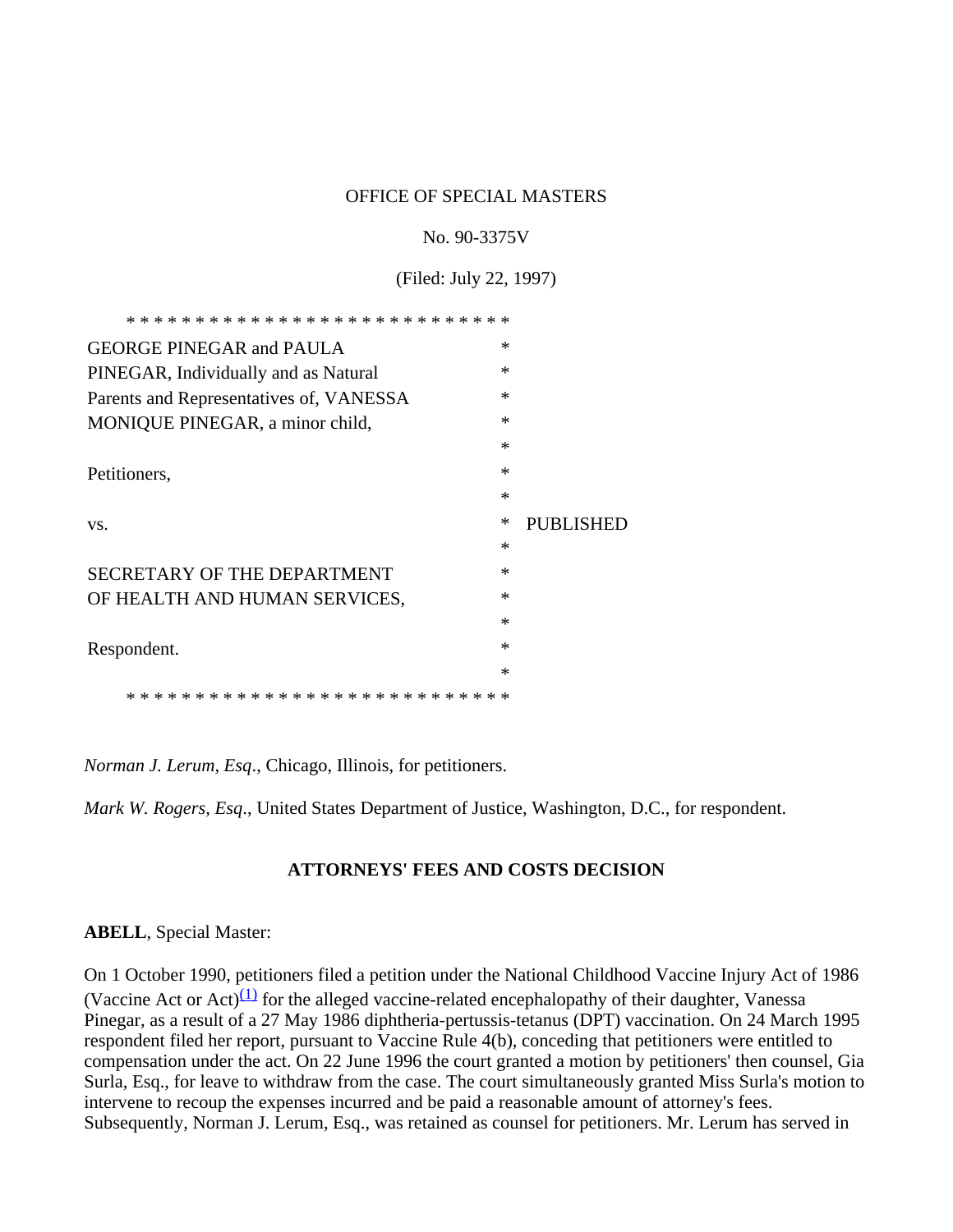that capacity to present.

A hearing on the issue of damages was held on 7 November 1996. At that hearing the parties sketched the outline for a settlement on the issue of damages. The parties continued to work diligently in structuring a settlement. On 2 December 1996, respondent filed a revised life care plan. On 17 December 1996, petitioners filed a statement indicating that they acquiesced in the terms contained in respondent's revised life care plan of 2 December 1996 and requesting that the court enter a decision pursuant to the terms and conditions in said life care plan. On 11 March 1997 the court entered a decision awarding compensation to petitioners. Judgment on that decision was entered on 30 April 1997. Petitioners elected to accept the judgment on 14 May 1997.

On 14 May 1997, petitioners filed their petition for attorney's fees and costs on behalf of Mr. Lerum in the amount of \$26,254.97. The court issued an order to former counsel, Miss Surla, pursuant to her status as intervenor, to file a petition for attorneys fees and costs. Miss Surla filed a petition on 19 June 1997 requesting \$21,520.85. Respondent filed her objections on 11 July 1997. The combined total of the requests of Miss Surla and Mr. Lerum exceeds \$30,000. As this case is a "pre-act" case, the court can award a maximum of  $$30,000$ .<sup>(2)</sup> The task for the court, then, is to apportion a fair award within the statutory restrictions.

In *Baker v. Secretary of HHS*, No. 89-111V, 1992 WL 138379 (Cl. Ct. Spec. Mstr. May 29, 1992), the special master addressed the issue of apportionment of the statutory maximum \$30,000 between a Vaccine Program attorney and prior counsel in a tort action for the same injury. The special master held that it is appropriate to first compensate petitioners' counsel in the Vaccine Program proceeding for the reasonable value of his or her services. *Id*. at \*1. Then, if any funds remain under the \$30,000 cap, the balance may be allocated to counsel from the prior tort action. *Id*. The court based its reasoning on the fact that Congress provided the award for attorney's fees and costs to enable Program petitioners to obtain the assistance of counsel in their Program petitions. *Id*. The special master's reasoning in *Baker* was sound. In the case at bar, however, a different twist is added to the dilemma of dividing a limited sum between parties whose total request exceeds the limitation. In this case, both attorney's incurred costs and fees during the prosecution of a Program petition. Thus, by the reasoning in *Baker*, each attorney would seem to be entitled to his or her reasonable fees and costs. However, the statutory maximum trumps in this case. Either one or both parties will be cut off at the \$30,000 limit and receive less than otherwise would have been reasonably awarded.

To resolve this conundrum, the court will follow the following analysis. The first step is to ascertain the reasonableness of each attorney's request. The court will evaluate each petition, and any opposition thereto, and arrive at a reasonable amount for each attorney. If the total amount of court determined *reasonable* fees and costs for both attorneys remains in excess of \$30,000, the court will apportion an award based upon the ratio of the respective reasonable amounts. If after applying those percentages to the \$30,000 it becomes apparent that one party is being compensated beyond his or her contribution to the prosecution of the case, the court will make appropriate adjustments in the apportionment.

As the determination of reasonable attorney's fees is hardly an exact science, to ensure fairness, it will also be necessary for the court to evaluate the relative contribution of each attorney in bringing the case at bar to conclusion. The court endeavors to reward attorneys who capably perform their duty to their clients. The court will look unfavorably upon attorneys who withdraw from cases without good cause. Length of time in service of a client is not as important as the successful completion of duties during the most important stages of litigation. For example, gathering records is not as important as appearing at trial or resolving a case through negotiations.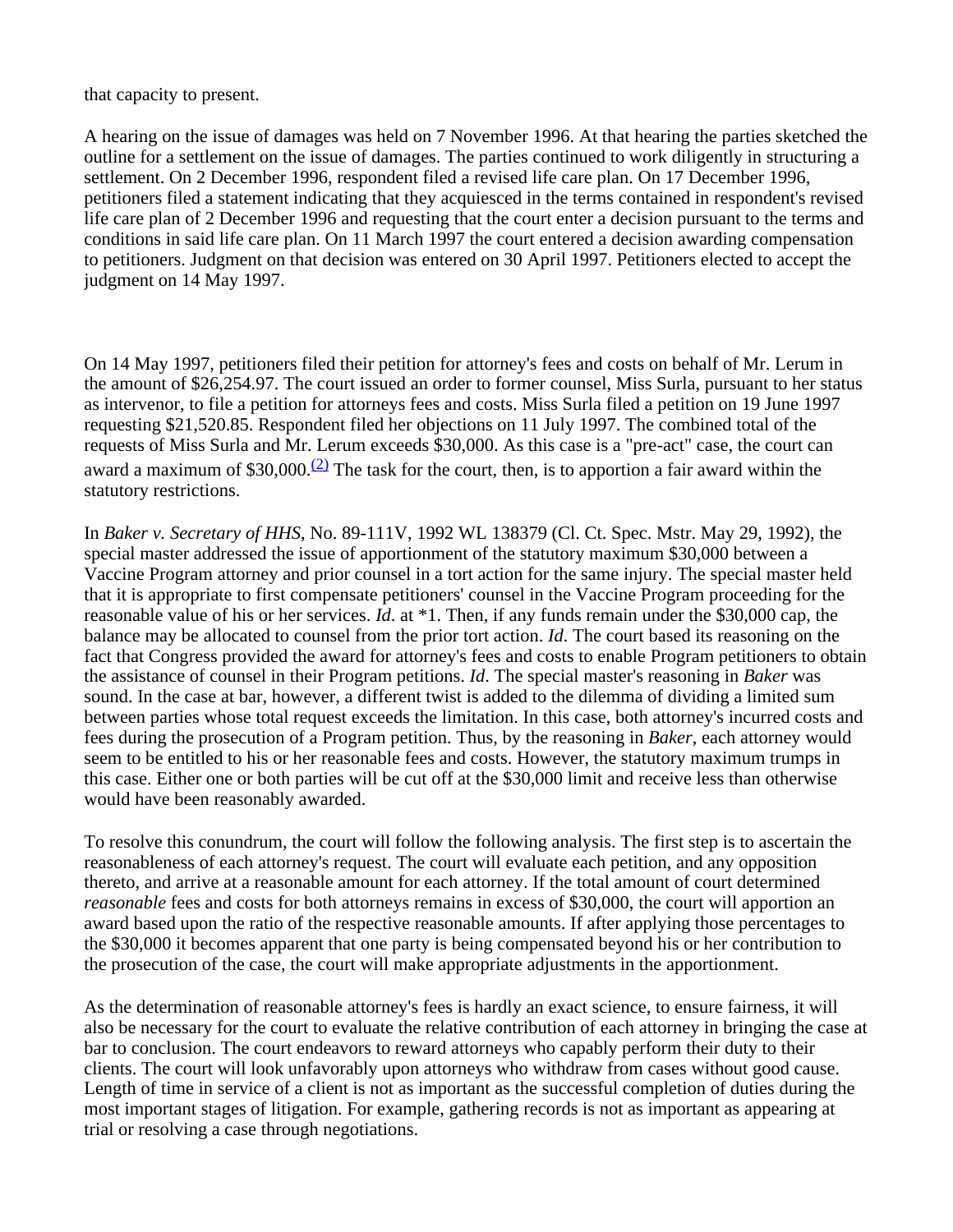### **Attorney Norman J. Lerum**

Mr. Lerum requests compensation for 104.4 hours at the rate of \$185 per hour. While respondent does not object to the number of hours expended, counsel objects to the rate requested as too high. Respondent suggests that an hourly rate in the range of \$150-\$160 would be more reasonable. This court has held that \$175 per hour is the highest rate that will be awarded. *Betlach v. Secretary of HHS*, No. 95-3V, 1996 WL 749707 (Fed Cl. Spec. Mstr. Dec. 17, 1996). An hourly rate of \$175.00 is considered a premiere hourly rate under the Program that should be reserved for the most experienced attorneys providing the best representation and practicing in high cost geographical areas. Mr. Lerum has considerable experience in the Vaccine Program, he practices in a high cost area, and he performed with distinction in this case. Accordingly, he will be compensated at the top hourly rate of \$175 per hour. Simple lodestar multiplication yields a total of \$18,270.00 for reasonable attorneys fees that the court will award subject to the \$30,000 statutory limitation.

Mr. Lerum also claims \$6,940.97 in costs. Respondent objects to the hourly rate for services rendered by petitioners' life care planner (\$50 to \$100 per hour). Respondent's objection is well taken considering the fact that the same life care planner charged less while under the employ of Mr. Kerensky and Miss Surla (\$52 to \$80 per hour). The total bill charged by the life care planner, Life Care Consultants, Inc., is \$10,414.22 (\$2,491.42 billed to Mr. Lerum and \$7,922.80 billed to Miss Surla). This amount raises concerns with the court. On its face it appears unreasonably high. On the other hand, with adequate documentation and explanation, the court can envision granting such an award as requested. However, obtaining satisfactory explanations of life care expenses has proven near impossible in the Vaccine Program. The Chief Special Master recently addressed the issue of life care planning expenses in *Wilcox v. Secretary of HHS*, No. 90-991V, 1997 WL 101572 (Fed. Cl. Spec. Mstr. Feb. 14, 1997).<sup>(3)</sup> This court is in complete accord with the views expressed therein.

In the case *sub judice*, to satisfactorily determine a reasonable amount to award for life care plan expenses, the court would have to embark on a tedious and time consuming process of discovery. However, it is obvious that in this case, the amount by which the court could possibly reduce the award for life care plan expenses would not reduce the total fee award below \$30,000. Thus the court will not waste time in such discovery. The court remains concerned about the amount requested for life care plan expenses. In the future, under different circumstances, the court will investigate the reasonableness of these expenses regardless of the time and tedium required. If the attorney cannot adequately substantiate theses expenses, they will be partially or totally denied. All attorneys should be familiar with the standards outlined in *Wilcox*, and in accordance therewith, file clear, cogent and completely documented requests for life care planning expenses.

Rather than waste time on unprofitable investigations, the court will, solely for the purpose of establishing a workable ratio between the respective attorneys' requests, accept the life care planning expenses as stated. Thus, in order to establish the appropriate ratio, the total reasonable costs for Mr. Lerum amount to \$6,940.97. Added to his reasonable attorney's fees of \$18,270.00, Mr. Lerum's total reasonable fees and costs is \$25,210.97.

## **Attorney Gia Surla**

Miss Surla, in her capacity as intervenor, requests \$4,369.25 in attorneys' fees and \$17,151.60 in costs for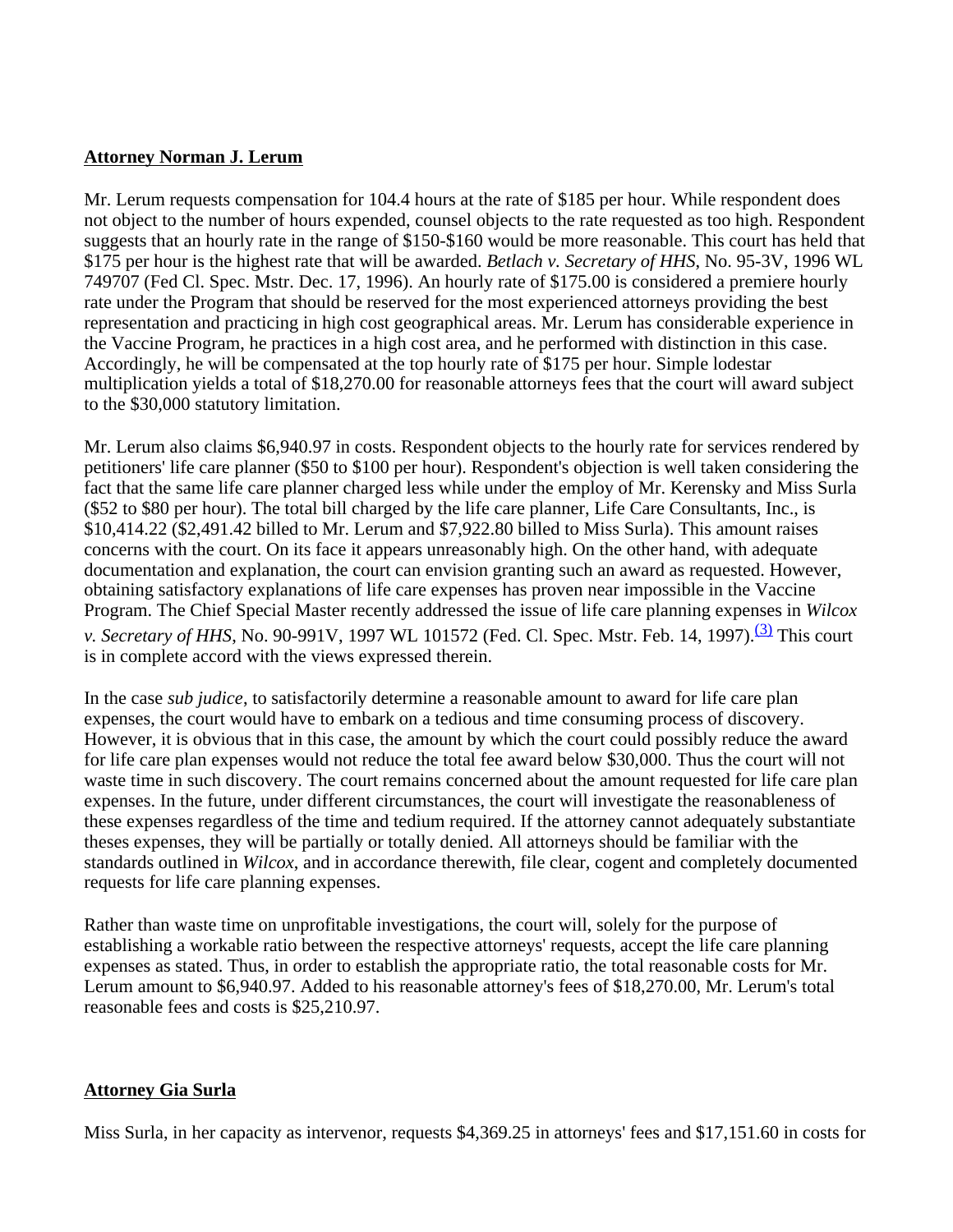a total of \$21,520.85. Respondent offered no objections to the attorney's rate or the number of hours. The court agrees that the request for \$4,369.25 in fees is reasonable and would otherwise award that amount accordingly.

Respondent raised many issues with regard to Miss Surla's request for costs. Respondent objected to the request for \$7,260 in life care plan expenses as clearly excessive. The court agrees that this amount is excessive on its face, but for reasons addressed *supra*, that amount will be accepted as requested, but solely for the purpose of setting the appropriate ratios in this case.

Respondent also objects to the costs for two expert witnesses. Her objection is grounded upon the fact that this case was a conceded case and that no expert testimony was necessary for the issue of entitlement. Respondent conceded this case in her Rule 4 report, which was filed on 24 March 1995. Petitioners filed the medical expert report of Dr. Karyl Norcross Nechay on 15 July 1991. Intervenor was billed \$325 for Dr. Nechay's services. The court finds that expense to be eminently reasonable. Dr. Marcel Kinsbourne billed \$1,000 for a retainer on 2 August 1993 and \$425 for expert services on 4 April 1995, for a total of \$1,425. No report from Dr. Kinsbourne was filed. On 23 May 1995, intervenor lists a \$1,500 expense for Dr. John Menkes. Dr. Menkes was retained on 16 January 1994. No report from Dr. Menkes was filed.

Respondent objects to the fees from Dr. Kinsbourne as unreasonable in that they were unnecessary because the case was conceded before his report was filed. Dr. Kinsbourne's invoice is dated 30 March 1995 - six days after respondent's concession was filed. The court is somewhat concerned by the retention of Dr. Kinsbourne, which was not ordered. But it is reasonable to believe that his work was performed prior to the notice of concession. Thus the court would find these costs reasonable. However, the notation of the expense for Dr. Menkes' services is dated 23 May 1995 - almost two months after the notice of concession. The court is troubled by this delay after the concession. When were Dr. Menkes' services provided? The court can only speculate. In any event, why was a third medical expert retained in a case that was so strong it was conceded by respondent? Such an expense is not reasonable and will not be awarded.

Intervenor requests \$1,704.26 for copying charges. Respondent objects to this amount as excessive. This court typically awards copying expenses at \$.08 per page. There is no indication of the cost per page nor how many pages were copied. This was just an average size file. The copying charges appear excessive. The court would deduct \$500 from the request.

For the purpose of setting an appropriate ratio, the court finds that \$15,151.60 in costs, in addition to \$4,369.25 in fees, for a total of \$19,520.25, would be reasonable.

In sum, the court finds, solely for the purpose of setting an appropriate ratio, that \$19,520.25 in fees and costs is reasonable for intervenor, and \$25,210.97 is reasonable for petitioners' current counsel. The ratio is calculated as 56% for Mr. Lerum and 44% for Miss Surla. After a review of the proceedings in this case, and in consideration of the relative performance of both attorneys, the court is compelled to make an adjustment.

Mr. Lerum entered this case in the fall of 1996. By December 1996 the parties had reached an agreement and on 11 March 1997 a decision was entered bringing the case to a successful resolution. The process of negotiating to settle the damages portion of this case was the lion's share of the work. Mr. Lerum guided petitioners through the negotiations with diligence, competence and expedition. The court does not wish to disparage former counsel's efforts prior to withdrawal, but Mr. Lerum tackled the more significant part of the case. Upon the request of the court, counsel for respondent opined that Mr. Lerum should be allocated the greater portion of the award because he "accepted this case at the beginning of its most